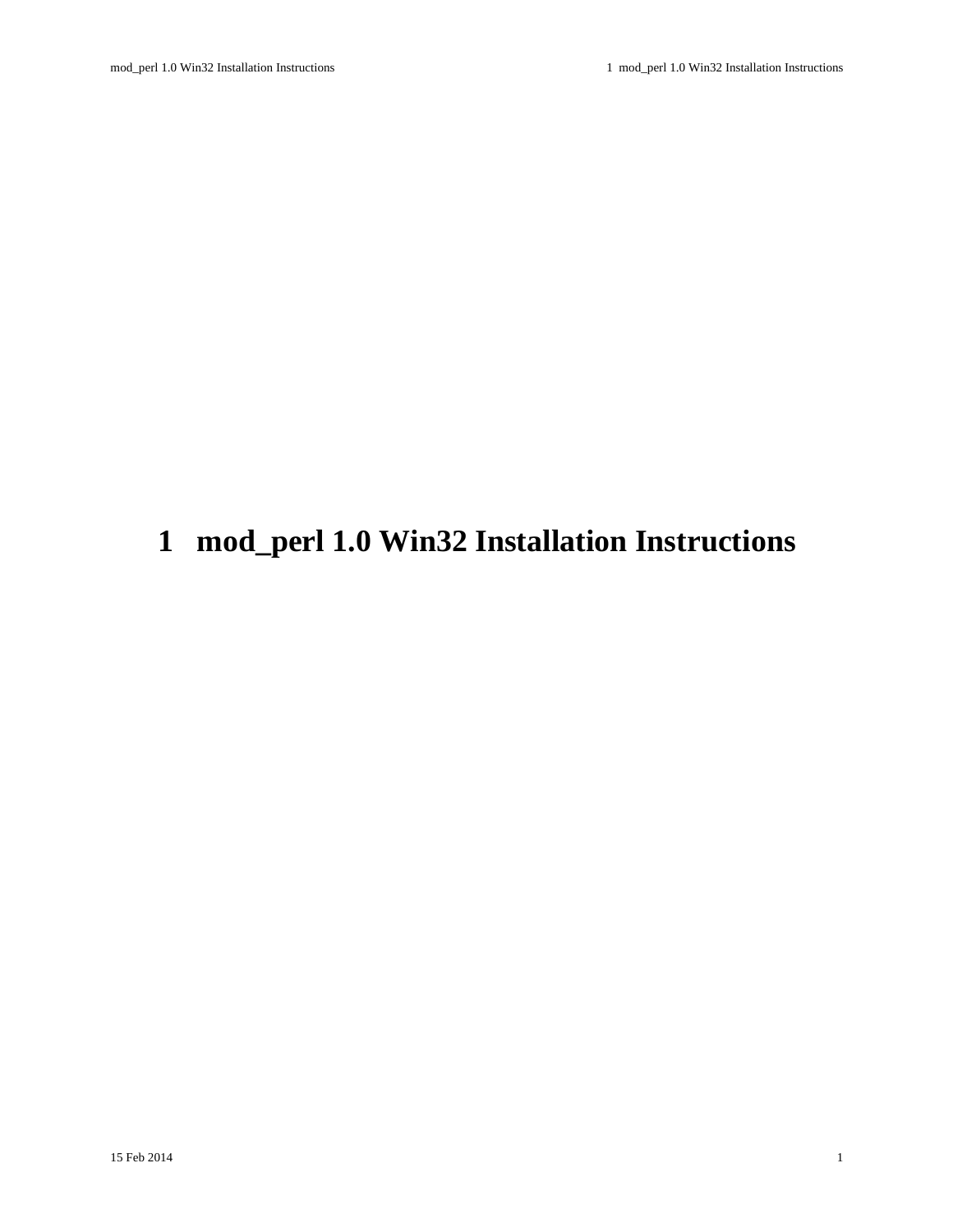# <span id="page-1-0"></span>**1.1 Description**

This document discusses how to install mod\_perl 1.0 under Win32, both in building from sources and in installing pre-compiled binary packages.

# <span id="page-1-1"></span>**1.2 Synopsis**

Unless you are using an all-in-one package, you should first install Perl and Apache, either from the sources or as binaries. The Perl sources are available from [http://www.cpan.org/src/,](http://www.cpan.org/src/) with directions for building contained in *README.win32*. ActiveState also makes the sources available for their binary builds at [ftp://ftp.activestate.com/ActivePerl/src/,](ftp://ftp.activestate.com/ActivePerl/src/) which may contain, in particular, Win32-specific fixes not in the CPAN Perl sources. As a binary, at present, an ActivePerl-compatible Perl, compiled with Visual C++, is the most common one used in the Win32 mod\_perl/Apache environment; you can obtain such a prebuilt Perl binary from [http://www.activestate.com/.](http://www.activestate.com/)

mod\_perl 1 builds and tests successfully with either an ActivePerl Perl in the 6xx series, based on perl-5.6.1, or with an ActivePerl Perl in the 8xx series, based on perl-5.8.0 (for the latter, this requires mod\_perl-1.29 or later). If you are using perl-5.8, you may want to consider mod\_perl 2.0, which although still in a development phase offers several significant performance improvements for Win32 - see modperl-2 in Win32 for details.

The Apache sources and binaries are available at [http://httpd.apache.org/.](http://httpd.apache.org/)

When installing Perl or other related binaries, subtleties may arise in using path names that have spaces in them - you may, for example, have to specify *C:\Program Files\* by the DOS 8.3 path name *C:\Progra~1\* in certain Apache directives. If you want to avoid this, install, if possible, these packages to locations without spaces in their names (eg, *C:\Perl* for Perl and *C:\Apache* for Apache).

In the following, it may be necessary to invoke certain commands through a DOS prompt. A DOS window may be opened either through a *Command Prompt* option of the *Start* menu, or by choosing to run, from the Start menu, command or cmd, as appropriate.

# <span id="page-1-2"></span>**1.3 Building from sources**

You will need

- patience mod perl is considered alpha under Win32.
- MSVC++ 5.0+, Apache version 1.3-dev or higher and Perl 5.004\_02 or higher.
- As of version 1.24\_01, mod\_perl will build on Win32 ActivePerls based on Perl-5.6.x (builds 6xx). For ActivePerl builds 8xx, you will need mod\_perl-1.29 or later. For binary compatibility you should use the same compiler in building mod\_perl that was used to compile your Perl binary; for ActivePerl, this means using  $VC++ 6$ .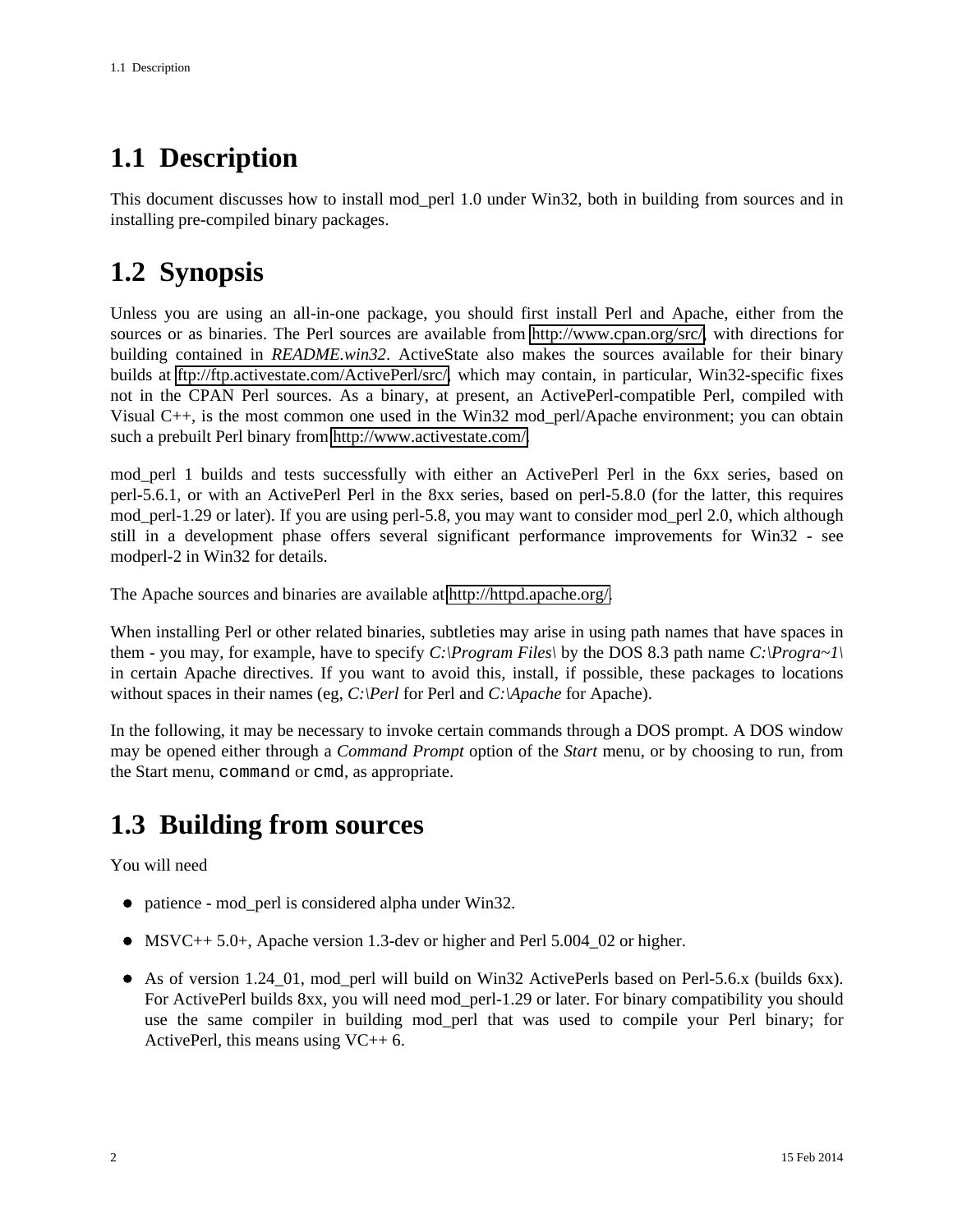First obtain the mod\_perl 1.0 sources as a tar.gz file - when unpacked, using Winzip or similar tools, a subdirectory *mod\_perl-1.xx* will be created.

There are two ways to build mod\_perl - with MS Developer Studio, and through command-line arguments to 'perl Makefile.PL'. In both cases Apache should previously have been built and installed - if you are using a binary build of Apache, make sure that you obtain a binary build that includes the Apache libraries and header files. If you're building Apache yourself from sources, make sure to obtain the *win32-src.zip* archive, which has the necessary VC++ makefiles.

### <span id="page-2-0"></span>*1.3.1 Building with MS Developer Studio*

#### **Setup the Perl side**

Run, from a DOS window in the top-level directory of the mod\_perl sources,

```
 C:\modperl_src> perl Makefile.PL
 C:\modperl_src> nmake
```
This will set up the Perl side of mod\_perl for the library build.

#### **Build mod\_perl.so**

Using MS developer studio,

```
 select "File -> Open Workspace ...", 
 select "Files of type [Projects (*.dsp)]"
 open mod_perl-x.xx/src/modules/win32/mod_perl.dsp
```
#### **Settings**

```
 select "Tools -> Options -> [Directories]"
 select "Show directories for: [Include files]", and add
   C:\Apache\include
  . (should expand to C:\ldots\mod_perl-x.xx\src\modules\perl)
   C:\Perl\lib\Core
 select "Project -> Add to Project -> Files", adding:
   perl.lib (or perl56.lib) (e.g. C:\perl\lib\Core\perl.lib)
   ApacheCore.lib (e.g. C:\Apache\ApacheCore.lib)
 select "Build -> Set Active Configuration -> [mod_perl - Win32 Release]"
 select "Build -> Build mod_perl.so"
```
You may see some harmless warnings, which can be reduced (along with the size of the DLL), by setting: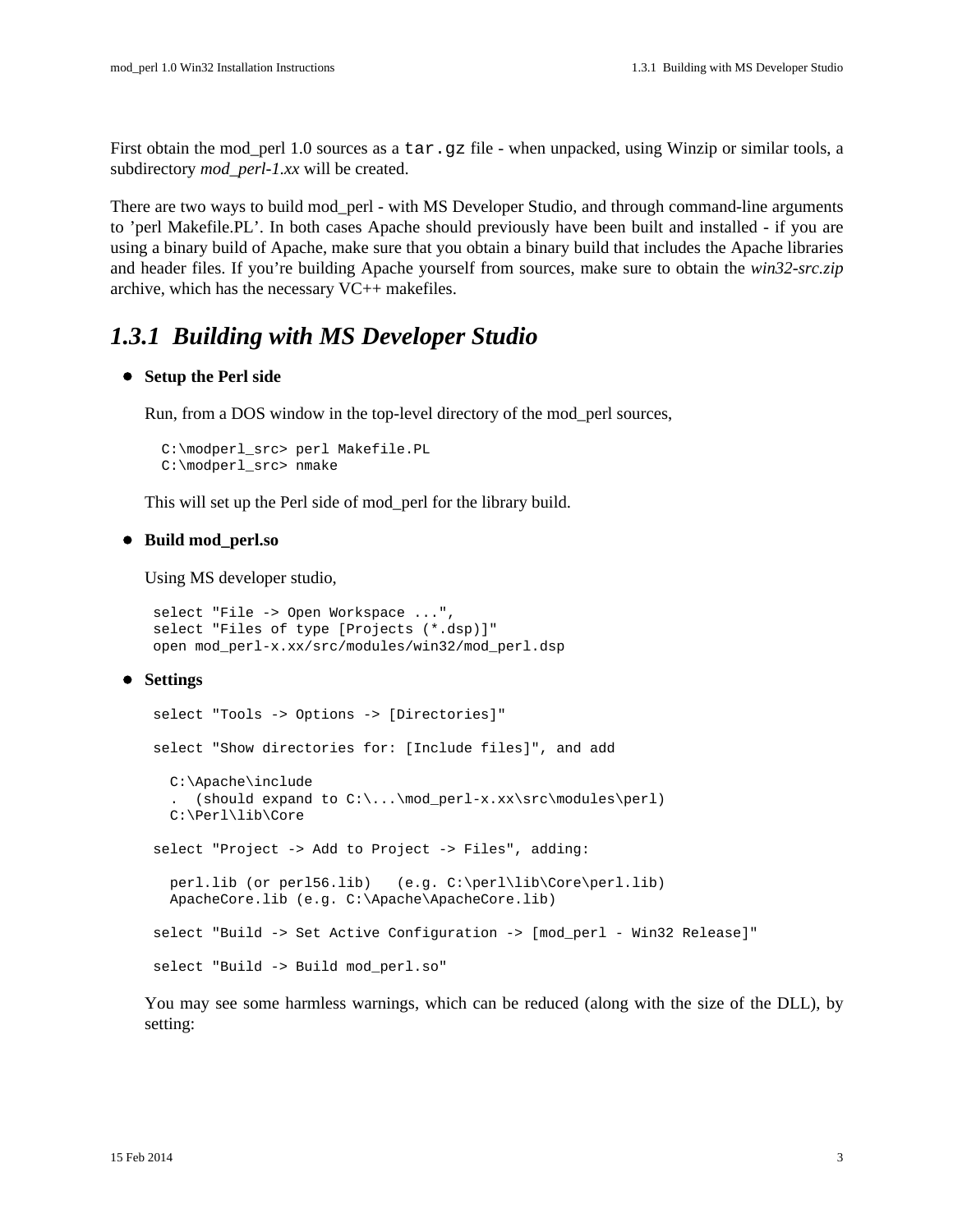```
 "Project -> Settings -> [C/C++] -> Category: [Code Generation] -> 
 Use runtime library: [Multithreaded DLL]"
```
As well, if you are using a mod\_ssl enabled Apache, you should add *EAPI* to the list of preprocessor definitions under

"Project -> Settings -> [C/C++]"

#### **Testing**

Once mod\_perl.so is built you may test mod\_perl with:

C:\modperl\_src> nmake test

after which, assuming the tests are OK,

C:\modperl\_src> nmake install

will install the Perl side of mod\_perl. The mod\_perl.so file built under *mod\_perl-1.xx/src/modules/win32/Release* should be copied to your Apache modules directory (eg, *C:\Apache\modules*).

### <span id="page-3-0"></span>*1.3.2 Building with Makefile.PL arguments*

Generating the Makefile as, for example,

C:\modperl\_src> perl Makefile.PL APACHE\_SRC=\Apache

will build mod perl (including mod perl.so) entirely from the command line. The arguments accepted include

#### **APACHE\_SRC**

This can be one of two values: either the path to the Apache build directory (eg, *..\apache\_1.3.xx*), or to the installed Apache location (eg, *\Apache*). This is used to set the locations of ApacheCore.lib and the Apache header files.

#### **INSTALL\_DLL**

This gives the location of where to install mod\_perl.so (eg, *\Apache\modules*). No default is assumed - if this argument is not given, mod\_perl.so must be copied manually (in mod\_perl-1.29 or later, INSTALL\_DLL, if not supplied, will assume a default of *APACHE\_SRC/modules*, if this directory exists).

#### **INSTALL\_LIB**

This option, which is available only in mod\_perl-1.29 or later, gives the location of where to install mod\_perl.lib (eg, *\Apache\libexec*). This library is needed for building certain 3rd party Apache modules. If this is not supplied, a default of *APACHE\_SRC/libexec* will be assumed, if this directory exists.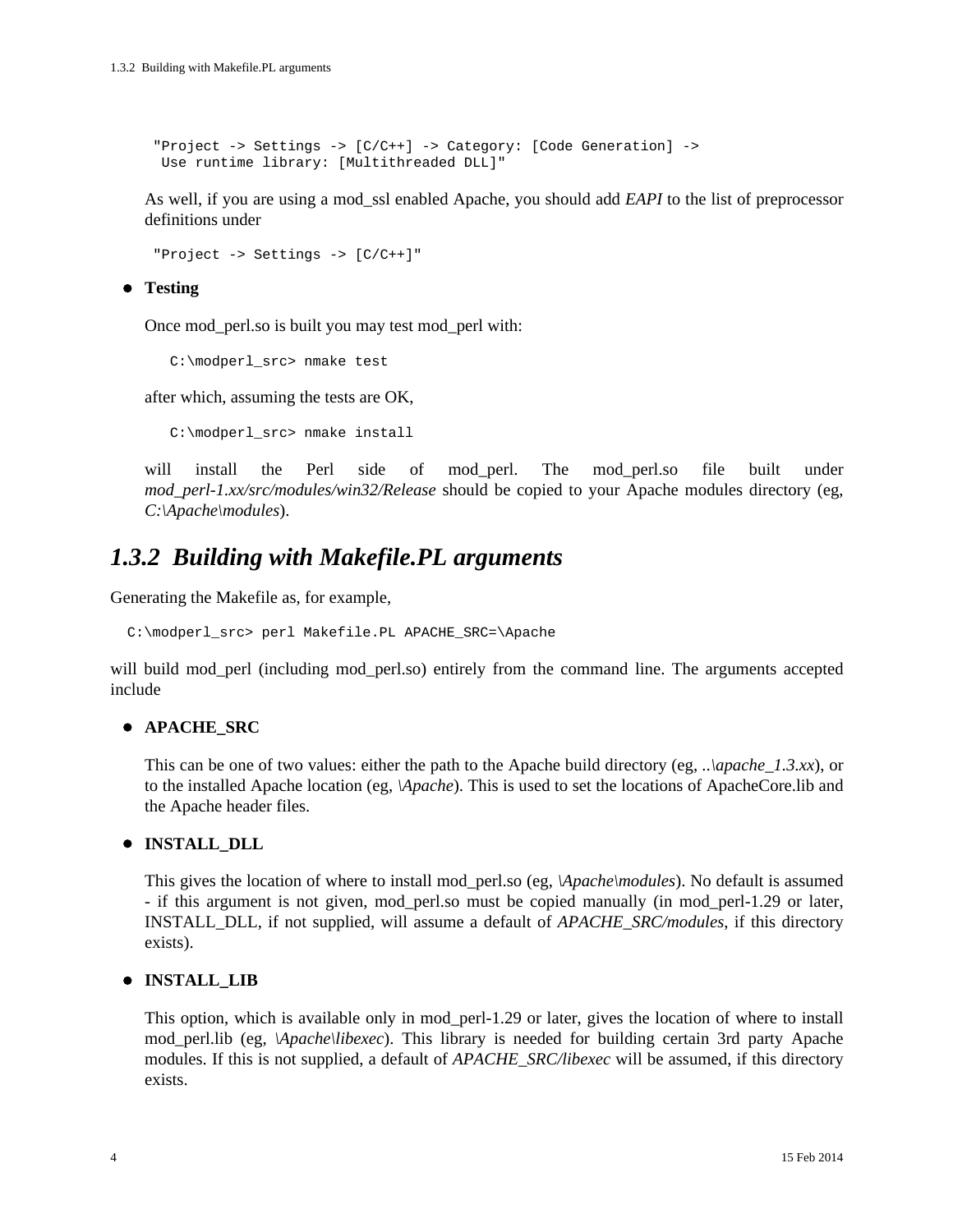#### **DEBUG**

If true (DEBUG=1), a Debug version will be built (this assumes that a Debug Apache has been built). If false, or not given, a Release version will be built.

#### **EAPI**

If true (EAPI=1), EAPI (Extended API) will be defined when compiling. This is useful when building mod perl against mod ssl patched Apache sources. If false, or not given, EAPI will not be defined.

After this, running

```
 C:\modperl_src> nmake
 C:\modperl_src> nmake test
 C:\modperl_src> nmake install
```
will complete the installation.

This latter method of building mod\_perl will also install the Apache and mod\_perl header files, which can then be accessed through the Apache::src module.

If this build fails, you may want to try the sources obtained from svn - see the discussion on the Development Source Distribution for details. Be aware, though, that as well as providing bug fixes, there may be new features being added and tested in the svn versions, so at any given time there are no guarantees that these packages will build and test successfully.

### <span id="page-4-0"></span>**1.4 Binaries**

There are two major types of binary packages available for Win32 mod\_perl - all-in-one Perl/Apache/mod\_perl binaries, and mod\_perl ppm (Perl Package Manager) packages.

### <span id="page-4-1"></span>*1.4.1 All-in-one packages*

There are a number of binary packages for Win32 that contain the necessary Perl and Apache binaries:

- IndigoPerl from [http://www.indigostar.com/,](http://www.indigostar.com/)
- XAMPP for Windows from<http://www.apachefriends.org/en/xampp-windows.html>
- DeveloperSide.NET for Windows at<http://www.devside.net/web/server/free/software>
- zangweb from<http://www.arbingersys.com/hostsites/zangweb/>

As well, there is a package *perl-win32-bin.exe* from<http://www.apache.org/dyn/closer.cgi/perl/win32-bin/> - see the file *perl-win32-bin.readme* for a description. If you have trouble fetching the whole file at once, the directory <http://www.apache.org/dyn/closer.cgi/perl/win32-bin/perl-win32-bin/>contains this distribution split across multiple files - see *README.join* for instructions on how to join them. Alternatively, if you have Perl already, you can get the script *distinstall*: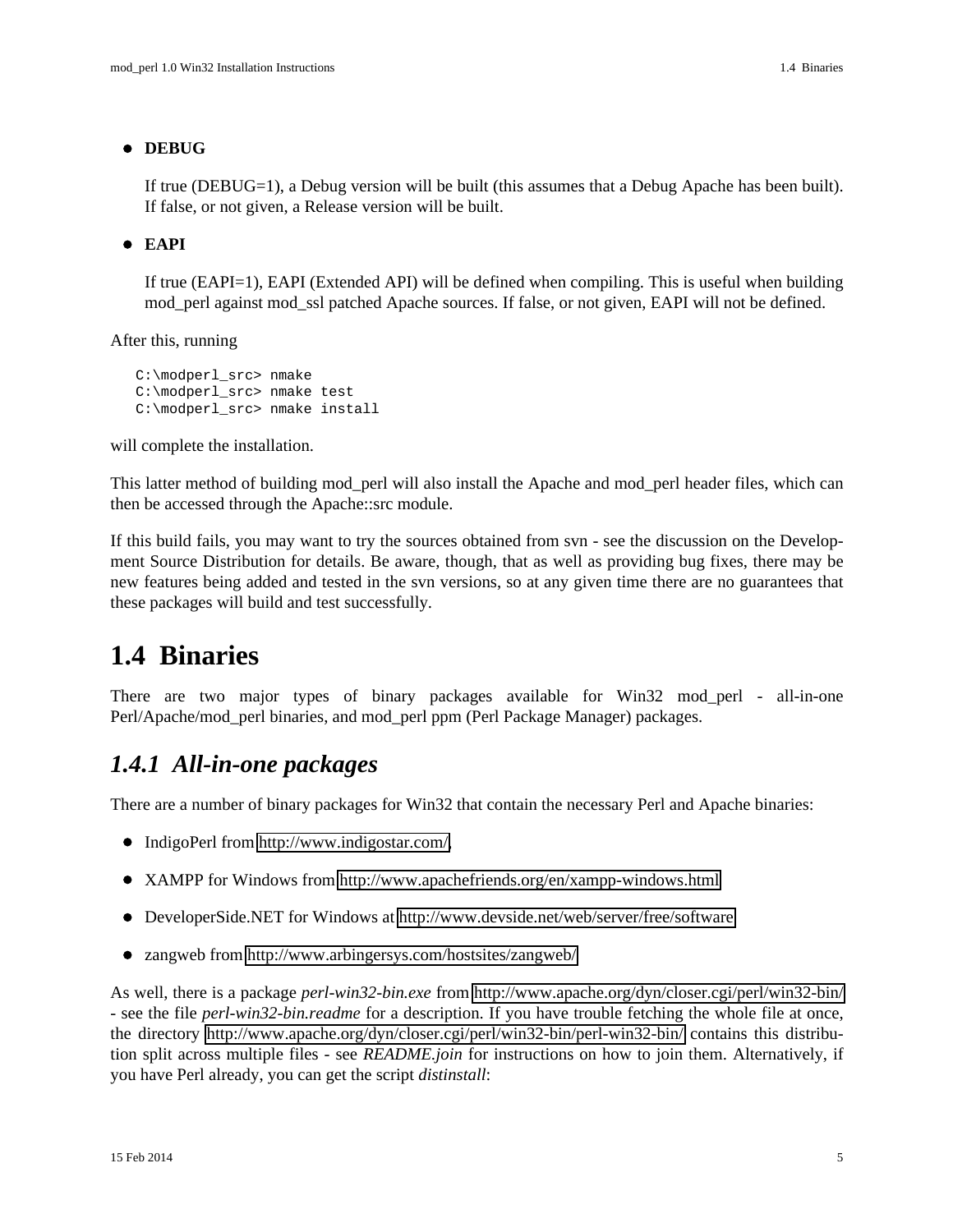##################################################################### # A Perl script to retrieve and join split files # making up a Win32 Perl/Apache binary distribution # # Files created by hjsplit (http://www.freebyte.com/hjsplit/) # with the joining accomplished by hj-join # # This script is Copyright 2003, by Randy Kobes, # and may be distributed under the same terms as Perl itself. # Please report problems to Randy Kobes ##################################################################### use strict; use warnings; use Net::FTP; use Safe; use Digest::MD5; use IO::File; use ExtUtils:: MakeMaker; die 'This is intended for Win32' unless (\$^O =~ /Win32/i); my \$theoryx5 = 'theoryx5.uwinnipeg.ca'; my \$bsize = 102400; my \$kb = sprintf("%d", \$bsize / 1024); my \$cs = 'CHECKSUMS'; my \$join = 'join32.exe'; print <<"END"; This script will fetch and then join the files needed for creating and installing a Perl/Apache Win32 binary distribution from ftp://\$theoryx5/pub/other/. If the file transfer is interrupted before all the neccessary files are obtained, run the script again in the same directory; files successfully fetched earlier will not be downloaded again. A hash mark represents transfer of \$kb kB. Available distributions are: 1. Perl 5.8.7 / Apache 2.0.54 / mod\_perl-2.0.1 2. Perl 5.6.1 / Apache 1.3.27 / mod\_perl 1.27 It is recommended to install Perl and Apache into fresh locations, so that current files are not overwritten and that old files do not linger which may confuse the new installation. END my \$dist; my \$ans = prompt("Desired distribution (1, 2, or 'q' to quit)?", 1); CHECK: { (\$ans =~  $/\gamma q/i$ ) and die 'Installation aborted';  $(\text{5ans} == 1)$  and do { \$dist = 'Perl-5.8-win32-bin'; last CHECK; }; (\$ans == 2) and do { \$dist = 'perl-win32-bin'; last CHECK; }; die 'Please answer either 1, 2, or q'; } my \$exe = \$dist . '.exe'; my \$ftp = Net::FTP->new(\$theoryx5); \$ftp->login('anonymous', "\$dist\@perl.apache.org") or die "Cannot login to \$theoryx5"; \$ftp->cwd("pub/other/\$dist")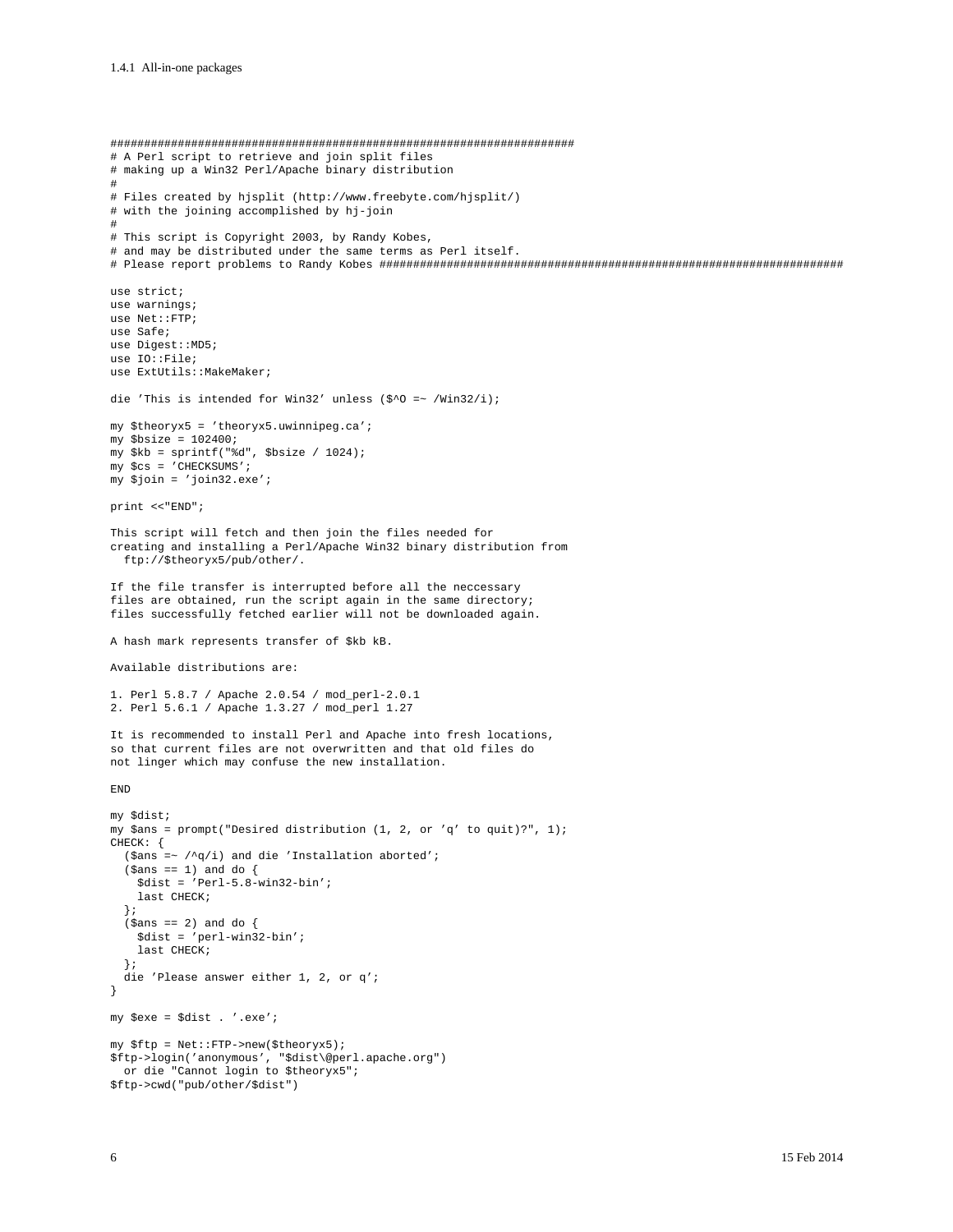```
 or die "Cannot cwd to pub/other/$dist";
my $max;
die "Unable to determine number of files to get" unless ($max = get_max());
my @files = ();
# fetch the CHECKSUMS file
print qq{Fetching "$cs" ...};
$ftp->ascii;
$ftp->get($cs);
print " done!\n";
die qq{Failed to fetch "$cs"} unless (-e $cs);
push @files, $cs;
# evaluate CHECKSUMS
my $cksum;
die qq{Cannot load "$cs" file} unless ($cksum = load_cs($cs) );
$ftp->binary;
$ftp->hash(1, $bsize);
# fetch the join program
die qq{Cannot fetch "$join"} unless (fetch($join));
push @files, $join;
# fetch the split files
print "\nFetching $max split files ....\n\n";
for (1 .. $max) {
  my $num = $_ < 10 ? "00$_" : "0$_";
  my $file = $dist . '.exe.' . $num;
  push @files, $file;
  die qq{Cannot fetch "$file"} unless (fetch($file));
}
print "\nFinished fetching split files.\n";
$ftp->quit;
# now join them
if (-e $exe) {
  unlink($exe) or warn qq{Cannot unlink $exe: $!};
}
my @args = ($join);
system(@args);
die qq{Joining files to create "$exe" failed} unless (-e $exe);
# remove the temporary files, if desired
$ans = prompt('Remove temporary files?', 'yes');
if ($ans =~ /\gamma) {
 unlink(@files) or warn "Cannot unlink temporary files: $!\n";
}
# run the exe, if desired
$ans = prompt("Run $exe now?", 'yes');
if ($ans =~ /\gamma) {
    @args = ($exe);
   system(@args);
}
else {
    print "\nDouble click on $exe to install.\n";
}
# fetch a file, unless it exists and the checksum checks
sub fetch {
  my $file = shift;
 local \vert \ = 1;
   if (-e $file) {
     if (verifyMD5($file)) {
      print qq{Skipping "$file" ...\n};
       return 1;
     }
     else {
      unlink $file or warn qq{Could not unlink "$file"\n};
```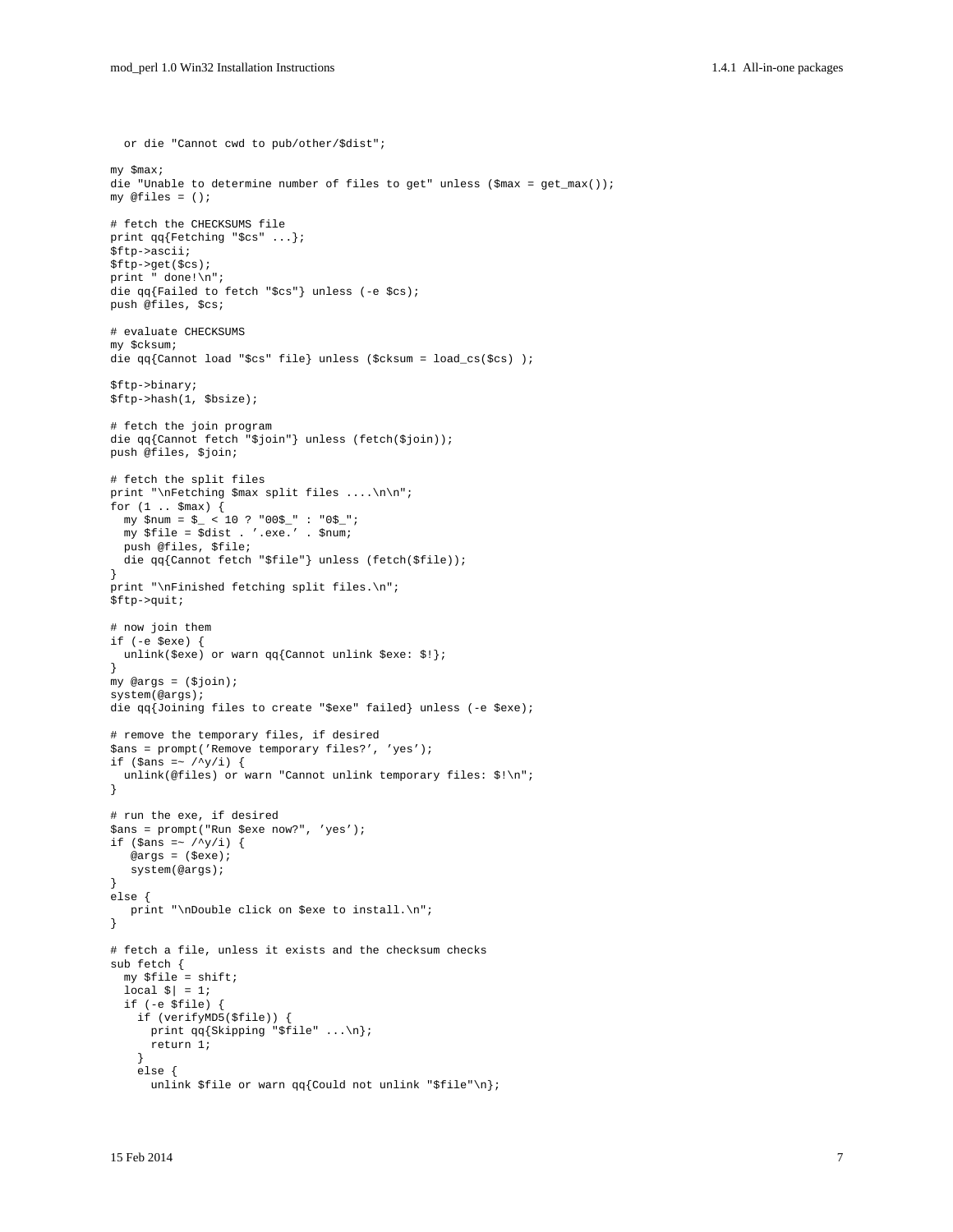```
 }
   }
  my $size = sprintf("%d", $ftp->size($file) / 1024);
  print "\nFetching $file ($size kB) ...\n";
   $ftp->get($file);
 print "Done!\n";
   unless (-e $file) {
    warn qq{Unable to fetch "$file"\n};
    return;
 }
  unless (verifyMD5($file)) {
    print qq{CHECKSUM check for "$file" failed.\n};
    unlink $file or warn qq{Cannot unlink "$file": $!\n};
    return;
   }
  return 1;
}
# routines to verify the CHECKSUMS for a file
# adapted from the MD5 check of CPAN.pm
# load the CHECKSUMS file into $cksum
sub load_cs {
 my $cs = shift;
  my $fh = IO::File->new;
  unless ($fh->open($cs)) {
   warn qq{Could not open "$cs": $!\n};
    return;
 }
  local(\frac{2}{3});
 my $eval = <$fh>;
   $fh->close;
  $eval =~ s/\015?\012/\n/g;
  my $comp = Safe->new();
  my $cksum = $comp->reval($eval);
  if ($@) {
    warn qq{eval of "$cs" failed: $@\n};
    return;
   }
  return $cksum;
}
# verify a CHECKSUM for a file
sub verifyMD5 {
 my $file = shift;
 my ($is, $should);
 my $fh = IO::File->new;
  unless ($fh->open($file)) {
    warn qq{Cannot open "$file": $!};
    return;
 }
   binmode($fh);
  unless ($is = Digest::MD5->new->addfile($fh)->hexdigest) {
     warn qq{Could not compute checksum for "$file": $!};
     $fh->close;
    return;
 }
   $fh->close;
  if ($should = $cksum->{$file}->{md5}) {
    my $test = ($is eq $should);
 printf qq{ Checksum for "$file" is %s\n}, 
 ($test) ? 'OK.' : 'NOT OK.';
    return $test;
   }
   else {
   warn qq{Checksum data for "$file" not present in $cs.\n};
    return;
   }
}
# get number of split files
```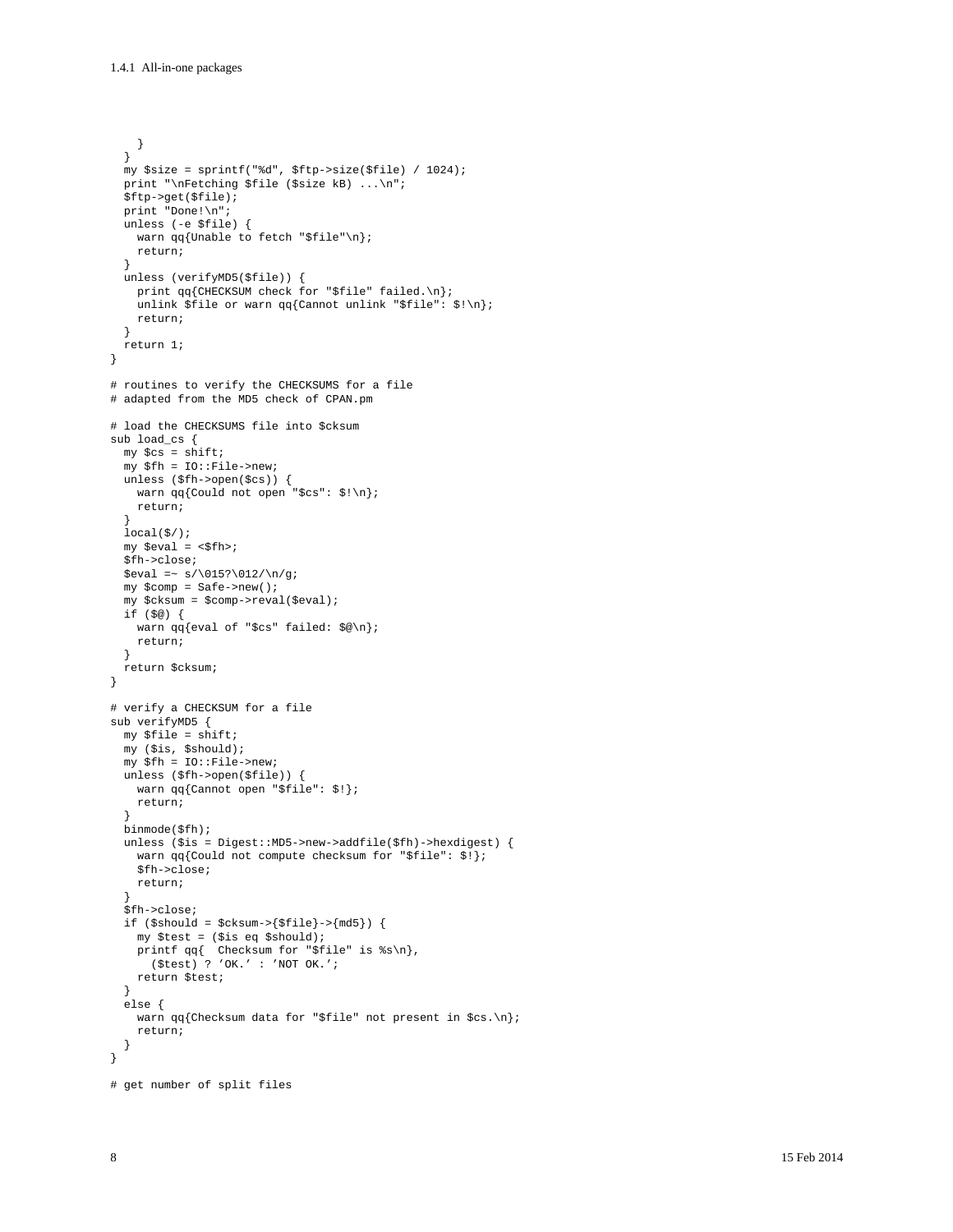```
sub get max {
  my $dir = $ftp->ls();
 mv Scount = 0;
   foreach (@$dir) {
    $count++ if m!$dist.exe.\d+$!;
 }
  return $count;
}
```
which, when invoked as perl distinstall, will fetch and join the files for you.

As well as including a number of non-core modules, both of these packages contain mod\_perl. See the documentation on the web sites and that included with the packages for installation instructions. Both of these also include an ActiveState-compatible ppm (Perl Package Manager) utility for adding and upgrading modules.

For the adventuresome who want a taste of things to come, or for those who want to avoid the multithreading limitations of mod\_perl 1.0, a mod\_perl-2.0/Apache-2.0 binary distribution is available - see the discussion of modperl-2 on Win32 for details. Be aware though that mod\_perl 2.0 is still in a development phase, and that a minimum Perl version of 5.8 (ActivePerl 8xx) is required.

### <span id="page-8-0"></span>*1.4.2 PPM Packages*

For ActivePerl users (or compatible), there are also PPM mod\_perl packages available. For this, if you don't already have it, get and install the latest Win32 Apache binary from [http://httpd.apache.org/.](http://httpd.apache.org/)

Both ActivePerl and Apache binaries are available as MSI files for use by the Microsoft Installer - as discussed on the ActiveState site, users of Windows 95 and 98 may need to obtain this. In installing these packages, you may find it convenient when transcribing any Unix-oriented documentation to choose installation directories that do not have spaces in their names (eg, *C:\Perl* and *C:\Apache*).

After installing Perl and Apache, you can then install mod\_perl via the PPM utility. ActiveState does not maintain mod\_perl in their ppm repository, so you must get it from a different location other than ActiveState's site. A quick way to do this is to download the script *mpinstall*:

```
#!C:/Perl/bin
#####################################################################
# A Perl script to fetch and install via ppm mod_perl on Win32
# Copyright 2002, by Randy Kobes.
# This script may be distributed under the same terms as Perl itself.
# Please report problems to Randy Kobes #####################################################################
use strict;
use warnings;
use ExtUtils::MakeMaker;
use LWP::Simple;
use File::Copy;
use Config;
use Safe;
use Digest::MD5;
require Win32;
require File::Spec;
die "This only works for Win32" unless $^O =~ /Win32/i;
die "No mod_perl ppm package available for this Perl" if ($] < 5.006001);
my ($apache2, $apache, $apache22);
my @drives = drives();
```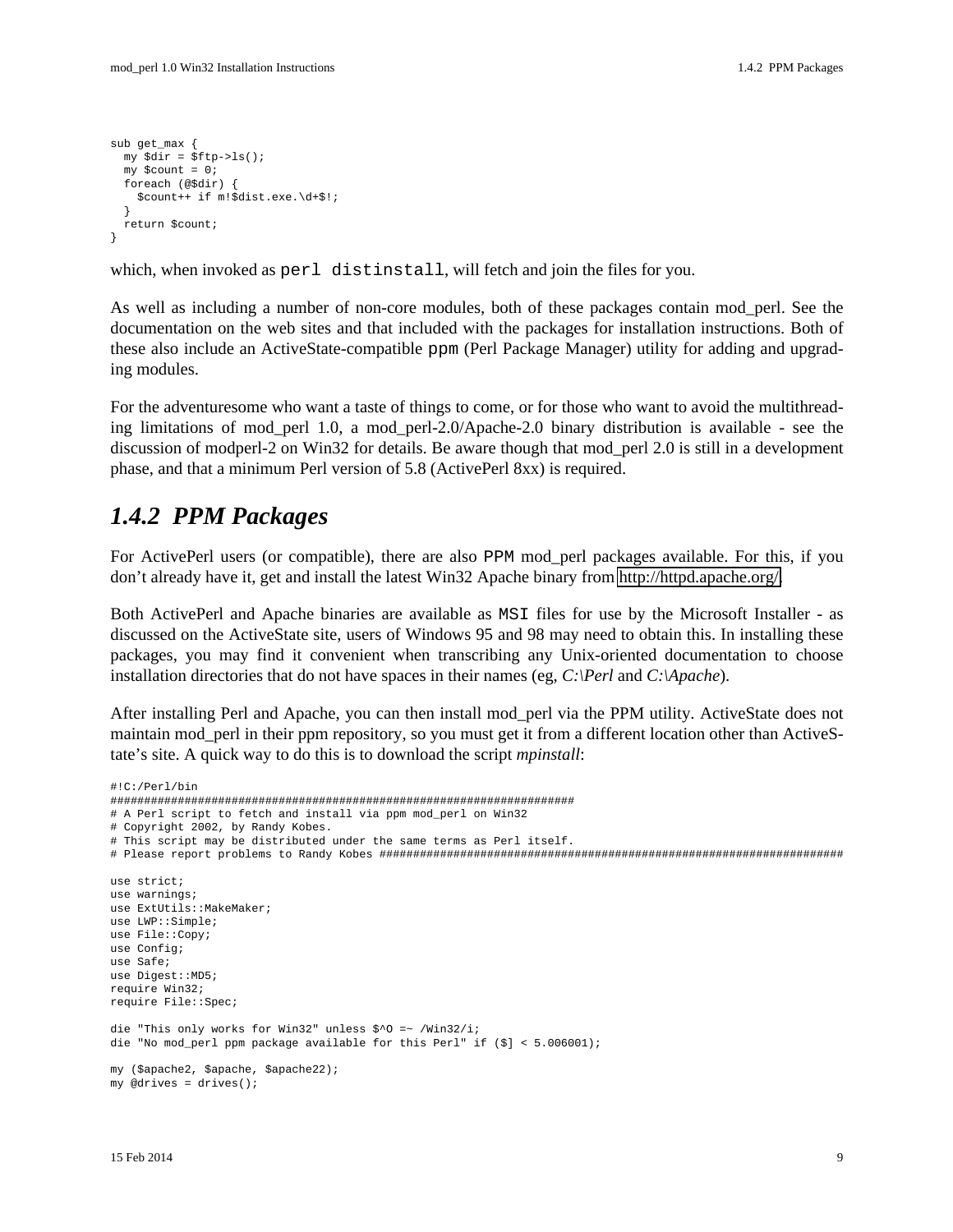```
# find a possible Apache2 directory
APACHE2: {
     for my $drive (@drives) {
          for my $p ('Apache2', 'Program files/Apache2', 
                      'Program Files/Apache Group/Apache2') {
              my $candidate = File::Spec->catpath($drive, $p);
              if (-d $candidate) {
                  $apache2 = $candidate;last APACHE2;
 }
         }
     }
}
if ($apache2) {
     $apache2 = fix_path($apache2);
    my \ = prompt(qq{Install mod_perl-2 for "$apache2"?}, 'yes');
    $apache2 = under unless ($ans = ~ / \gamma/i);}
# if no Apache2, try to find Apache1
unless ($apache2) {
  APACHE: {
 for my $drive (@drives) {
 for my $p ('Apache', 'Program Files/Apache', 
                           'Program Files/Apache Group/Apache') {
                   my $candidate = File::Spec->catpath($drive, $p);
                   if (-d $candidate) {
                        $apache = $candidate;
                  last APACHE;
 }
 }
         }
     }
}
if ($apache) {
     $apache = fix_path($apache);
     my $ans = prompt(qq{Install mod_perl 1 for "$apache"?}, 'yes');
    \frac{1}{2} \frac{1}{2} \frac{1}{2} \frac{1}{2} \frac{1}{2} \frac{1}{2} \frac{1}{2} \frac{1}{2} \frac{1}{2} \frac{1}{2} \frac{1}{2} \frac{1}{2} \frac{1}{2} \frac{1}{2} \frac{1}{2} \frac{1}{2} \frac{1}{2} \frac{1}{2} \frac{1}{2} \frac{1}{2} \frac{1}{2} \frac{1}{2} }
# check Apache versions 
if ($apache or $apache2) {
     my $vers;
     if ($apache) {
          $vers = qx{"$apache/apache.exe" -v};
         die qq{"$apache" does not appear to be version 1.3}
              unless $vers =~ m!Apache/1.3!;
     }
     else {
          my $vers;
          for my $binary(qw(Apache.exe httpd.exe)) {
              my $b = File::Spec->catfile($apache2, 'bin', $binary);
              next unless -x $b;
             $vers = qx{$b -v}; last;
 }
          die qq{Cannot determine the Apache version} unless $vers;
          die qq{"$apache2" does not appear to be version 2.x}
             unless $vers =~ m!Apache/2.!;
         $apache22 = 1 if $vers = ~ m! Apache/2.2!;
     }
}
# prompt to get an Apache installation directory
else {
     my $dir = prompt("Where is your apache installation directory?", '');
     die 'Need to specify the Apache installation directory' unless $dir;
    \text{Sdir} = \text{fix path}(\text{Sdir}); die qq{"$dir" does not exist} unless (-d $dir);
    if (\text{Sdir} = \sim / \text{Apacket2}) {
         my $ans = prompt(qq{Install mod_perl 2 for "$dir"?}, 'yes');
```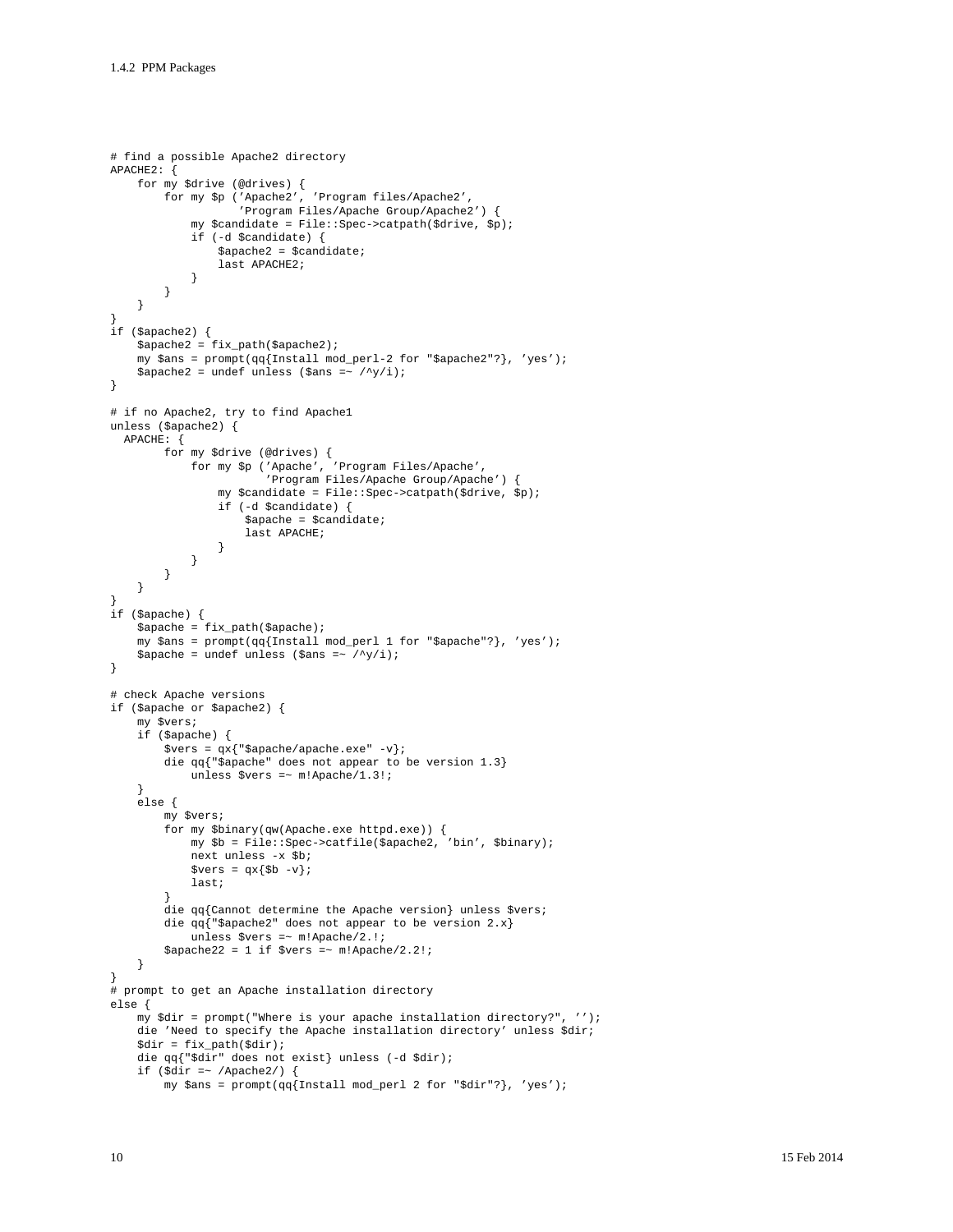```
$apache2 = $dir if ($ans =~ /\gamma/i);
     -1
     else fmy $ans = prompt(qq{Install mod_perl 1 for "$dir"?}, 'yes');
          $apache = $dir if ($ans = \sqrt{y/i});
     -1
     unless ($apache or $apache2) {
          my $mpv = prompt('Which mod_perl version would you like [1 or 2]?', 2);
          if ({\rm \Smpv} == 1) {
              \text{Span} = \text{Gdir}}
          elsif ($mpv == 2) {
              $apache2 = $diri\mathcal{E}elsedie 'Please specify either "1" or "2"';
          \}\}\}die 'Please specify an Apache directory' unless ($apache or $apache2);
my $theoryx5 = 'http://theoryx5.uwinnipeg.ca';
my $ppms = $theoryx5 . '/ppms/';
my $ppmsx86 = $ppms \cdot 'x86/';
my $ppmpackages = $theoryx5 . '/ppmpackages/';
my $ppmpackagesx86 = $ppmpackages . 'x86/';
my ($ppd, $tgz, $ppdfile, $tgzfile, $checksums, $so_fetch, $so_fake);
my $so = 'mod perl.so';
my $cs = 'CHECKSUMS';
# set appropriate ppd and tar.gz files
if (\$] < 5.008 {
     $checksums = $ppmpackagesx86 . $cs;
     if (\text{spache2}) {
          die 'No mod_perl 2 package available for this perl version';
     else {
          my $ans = prompt('Do you need EAPI support for mod_ssl?', 'no');
          if ($ans = \sim /^n/i) {
              $ppdfile = 'mod\_perl.ppd' {\text{ ;}}$tgzfile = 'mod_perl.tar.gz';
              $so_fake = 'mod_perl.so';\mathcal{E}else {
              $ppdfile = 'mod_perl-eapi.ppd';
              $tgzfile = 'mod_perl-eapi.tar.gz';
              $so_fake = 'mod\_perl-eapi.so';$ppd = $ppmpackages . $ppdfile;
          $tgz = $ppmpackagesx86 . $tgzfile;
          $so_fetch = $ppmpackagesx86 . $so_fake;
     \mathcal{E}-1
else {
     $checksums = $ppmsx86 . $cs;
     if (\text{spache2}) {
          my $ans = prompt('Do you want the latest mod_perl 2 development version?', 'no');
          if (\text{sans} = \gamma / n / i)if (\text{Spache22}) {
                    $ppdfile = 'mod per1.ppd';
                   $tgzfile = 'mod_perl.tar.gz';
                   $so_fake = 'mod\_perl.so';
               \rightarrow\text{else}$ppdfile = 'mod\_perl-2.0.ppd' {\text{;}}\frac{1}{2} = \frac{1}{2} = \frac{1}{2} = \frac{1}{2} = \frac{1}{2} = \frac{1}{2} = \frac{1}{2} = \frac{1}{2} = \frac{1}{2} = \frac{1}{2} = \frac{1}{2} = \frac{1}{2} = \frac{1}{2} = \frac{1}{2} = \frac{1}{2} = \frac{1}{2} = \frac{1}{2} = \frac{1}{2} = \frac{1$so_fake = 'mod_per1-2.0.so'\mathcal{E}ļ
          else {
              $ppdfile = 'mod\_perl-dev.ppd':
```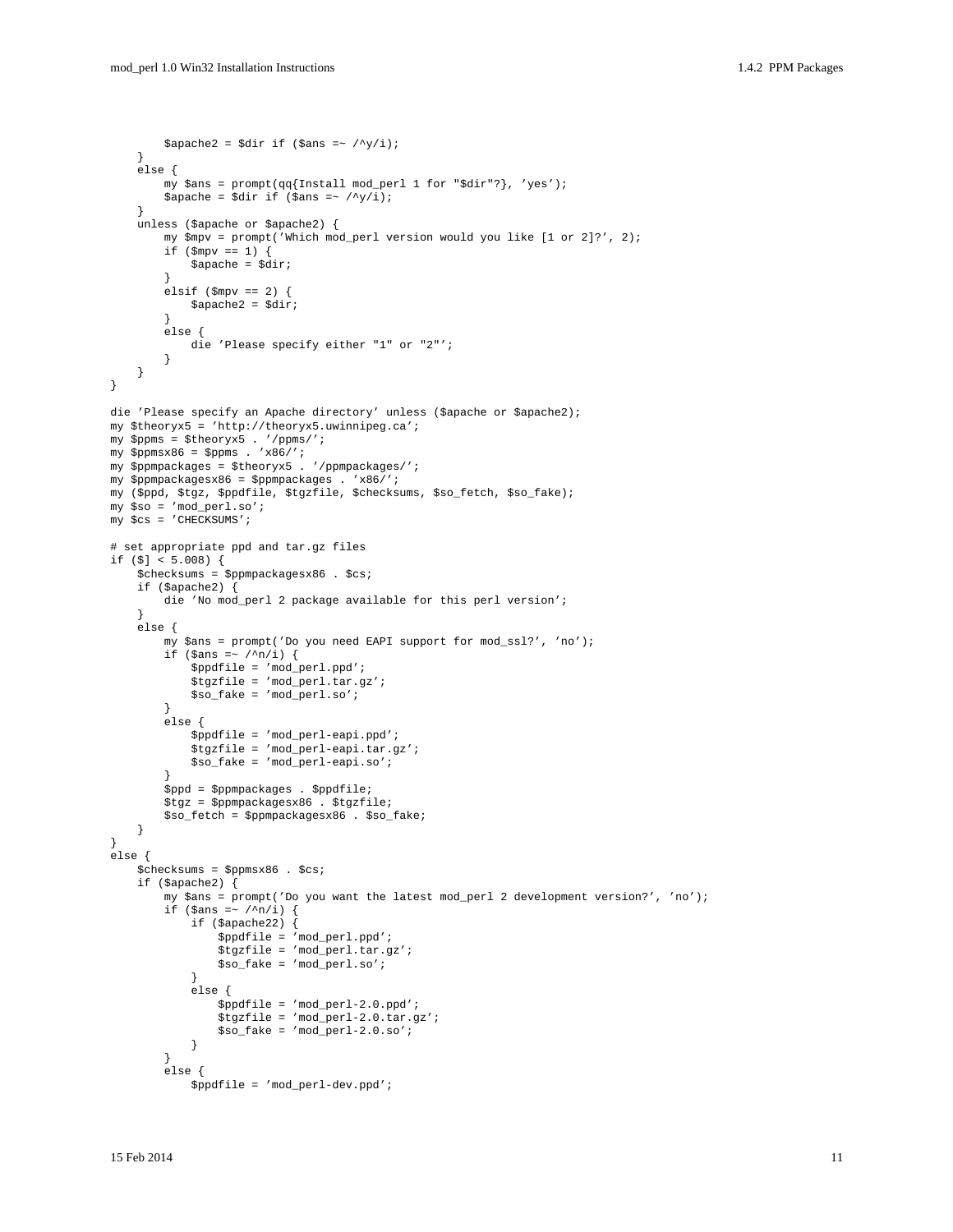```
$tgzfile = 'mod_perl-dev.tar.gz';
            $so_fake = 'mod\_perl-dev.so'\mathcal{L}$ppd = $ppms. $ppdfile$tgs = $pmsx86. $tgsfile$so_fetch = $ppmsx86. $so_fake;
    \rightarrowelse {
        my $ans = prompt('Do you need EAPI support for mod_ssl?', 'no');
        if (\text{Sans} = \gamma / n/i) {
            $ppdfile = 'mod\_perl-1.ppd';
            $tgzfile = 'mod_perl-1.tar.gz';
            $so_fake = 'mod\_perl-1.so'\mathcal{E}else {
            $ppdfile = 'mod\_perl-eapi-1.ppd';$tgzfile = 'mod_perl-eapi-1.tar.gz';
            $so_fake = 'mod\_perl-eapi-1.so'$ppd = $ppms. $ppdfile;$tgz = $ppmsx86 . $tgzfile;
        $so_fetch = $ppmsx86 . $so_fake;\left\{ \right\}\mathcal{E}my $tmp = $ENV{TEMP} || $END ] ||chdir $tmp or die "Cannot chdir to $tmp: $!";
# fetch the ppd and tar.gz files
print "Fetching $ppd ...";
getstore($ppd, $ppdfile);
print " done!\n";
die "Failed to fetch $ppd" unless -e $ppdfile;
print "Fetching $tgz ...";
getstore($tgz, $tgzfile);
print " done!\n";
die "Failed to fetch $tgz" unless -e $tgzfile;
print "Fetching $so_fetch ...";
getstore($so_fetch, $so_fake);
print " done!\n";
die "Failed to fetch $so_fetch" unless -e $so_fake;
print "Fetching $checksums ...";
qetstore($checksums, $cs);
print " done! \n\n\in ;
die "Failed to fetch $checksums" unless -e $cs;
# check CHECKSUMS for the tar.gz and so files
my $cksum = load_cs($cs);
die "Could not load $cs: $!" unless $cksum;
die qq{CHECKSUM check for "$tgzfile" failed.\n}
    unless (verifyMD5($cksum, $tgzfile));
die qq{CHECKSUM check for "$so_fake" failed.\n}
   unless (verifyMD5($cksum, $so_fake));
unless ($so_fake eq $so) {
    rename($so_fake, $so) or die "Rename of $so_fake to $so failed: $!";
\mathcal{E}# edit the ppd file to reflect a local installation
my $old = $ppdfile . '.old';
rename ($ppdfile, $old)
   or die "renaming $ppdfile to $old failed: $!";
open(my $oldfh, $old) or die "Cannot open $old: $!";
open(my $newfh, ">$ppdfile") or die "Cannot open $ppdfile: $!";
while (\leq \text{oldfh}) {
    next if /i$eval =~ s/\015?\012/\ng;
    close $fh;
    my $comp = Safe->new();
    $cksum = $comp->reval($eval);
    if (\$@) \{warn $@;
```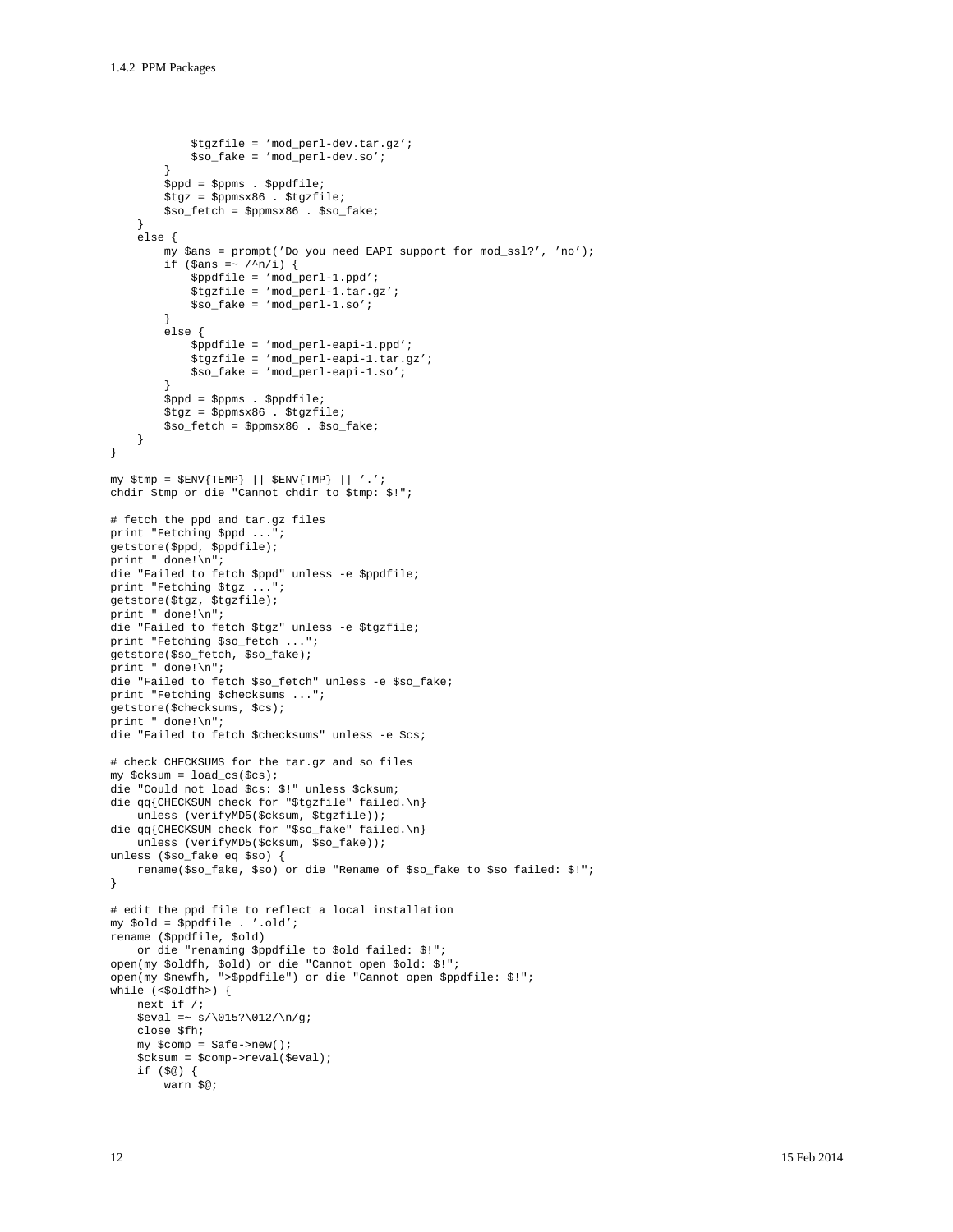```
 return;
     }
     return $cksum;
}
sub verifyMD5 {
    my ($cksum, $file) = @_;
     my ($fh, $is, $should);
     unless (open($fh, $file)) {
         warn "Cannot open $file: $!";
         return;
     }
     binmode($fh);
     unless ($is = Digest::MD5->new->addfile($fh)->hexdigest) {
         warn "Could not compute checksum for $file: $!";
         close($fh);
         return;
     }
     close($fh);
    if (\$should = $cksum->\$file\}-\{md5\}) {
         my $test = $is eq $should ? 1 : 0;
         printf qq{Checksum for "$file" is %s\n}, 
            ($test == 1) ? 'OK.' : 'NOT OK.';
         return $test;
     }
     else {
        warn "Checksum data for $file not present in CHECKSUMS.\n";
         return;
     }
}
sub fix_path {
     my $file = shift;
     $file = Win32::GetShortPathName($file);
    $file =~ s!\\!/!g;
     return $file;
}
sub drives {
    my @drives = ();
    eval{require Win32API::File;};
    return map {"$_:\\"} ('C' .. 'Z') if $@;
    my @r = Win32API::File::getLogicalDrives();
     return unless @r > 0;
     for (@r) {
         my $t = Win32API::File::GetDriveType($_);
        push @drives, \zeta if (\zetat == 3 or \zetat == 4);
 }
     return @drives > 0 ? @drives : undef;
}
```
and save it as, for example, *mpinstall*. Invoking this as perl mpinstall on a command line will take you through a dialogue, based on your configuration, which will determine and install, via ppm, the desired mod\_perl ppm package.

The direct way to install mod\_perl via ppm is simply as (broken over two lines for readability)

```
 C:\> ppm install
      http://theoryx5.uwinnipeg.ca/ppmpackages/mod_perl.ppd
```
for Activeperl 6xx builds, and as

```
C:\rangle ppm install
      http://theoryx5.uwinnipeg.ca/ppms/mod_perl-1.ppd
```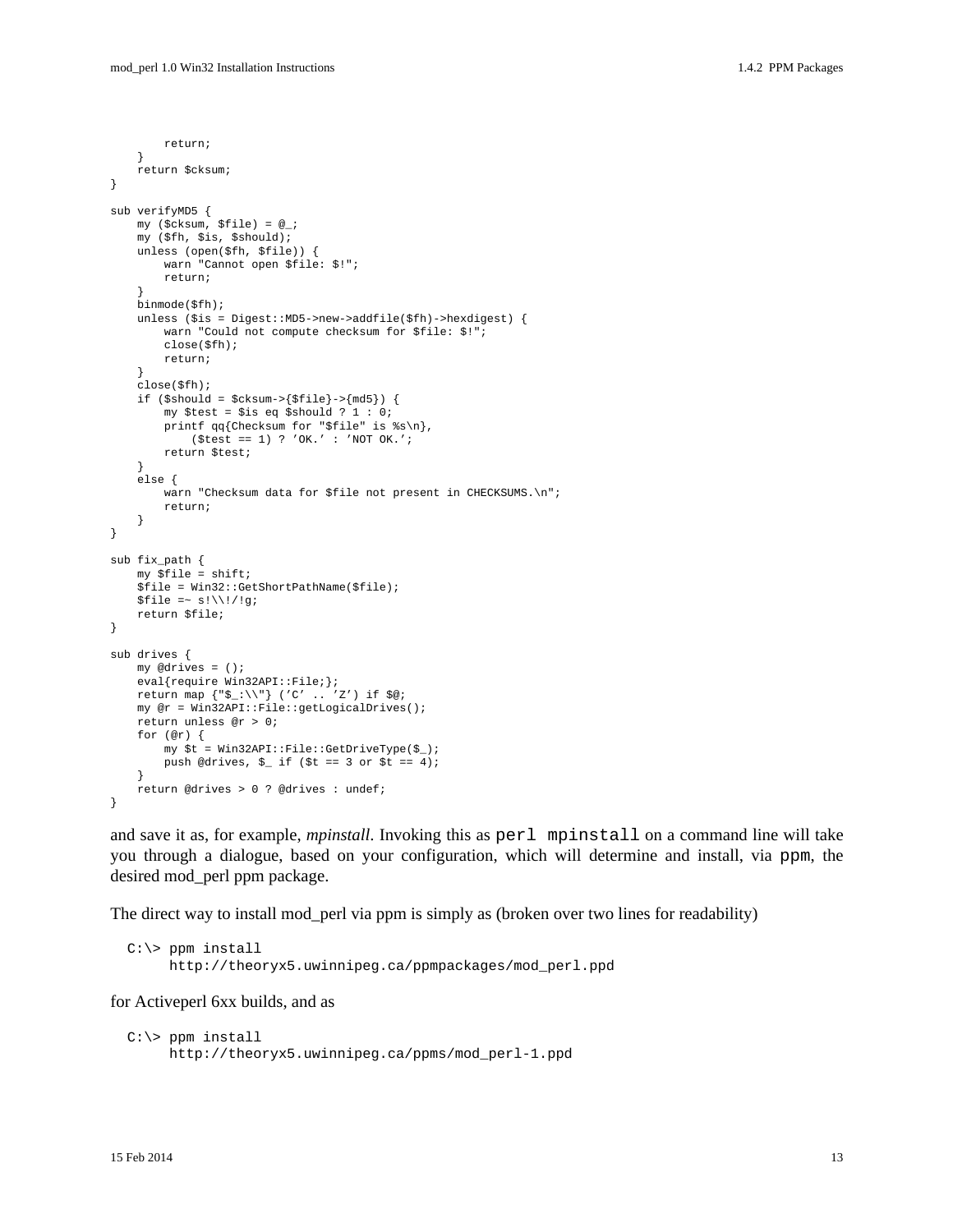for 8xx builds. Another way, which will be useful if you plan on installing additional Apache modules, is to add the repository where the mod\_perl package is kept to the ppm shell utility. For ppm2 this may be done with the set repository alias location command, while for ppm3 (the default with ActivePerl 8xx) the appropriate command is repository add alias location; see the help utility within the ppm shell for details. For 6xx builds, the appropriate location is

http://theoryx5.uwinnipeg.ca/cgi-bin/ppmserver?urn:/PPMServer

while for for 8xx builds it is

http://theoryx5.uwinnipeg.ca/cgi-bin/ppmserver?urn:/PPMServer58

After this, you can, within the ppm shell, use the install command to either install mod\_perl, for  $6xx$ , or mod  $perl-1$ , for 8xx. For ppm2, use the set save command to save the theoryx5 repository to your PPM configuration file, so that future PPM sessions will search this repository, as well as ActiveState's, for requested packages. If you are running mod\_ssl under Apache, then you should obtain the mod\_perl-eapi package for 6xx or the mod\_perl-eapi-1 package for 8xx instead.

Note that, because of binary incompatibilities, one should *not* install packages for ActivePerl 8xx from a repository containing packages for ActivePerl 6xx, and vice-versa, particularly if these packages contain XS-based modules.

The mod\_perl PPM package also includes the necessary Apache DLL mod\_perl.so; a post-installation script should be run which will offer to copy this file to your Apache modules directory (eg, *C:\Apache\modules*). If this fails, you can grab the appropriate dll and install it manually. For 6xx builds, this is at [http://theoryx5.uwinnipeg.ca/ppmpackages/x86/,](http://theoryx5.uwinnipeg.ca/ppmpackages/x86/) for which the relevant file is either mod perl.so or, for EAPI support, mod perl-eapi.so. For 8xx builds, the location is [http://theoryx5.uwinnipeg.ca/ppms/x86/,](http://theoryx5.uwinnipeg.ca/ppms/x86/) for which the relevant file is either mod\_perl-1.so or, for EAPI support, mod  $perl-$ eapi-1.so. You should then copy this file to your Apache modules directory and rename it as mod\_perl.so, if necessary.

The mod perl package available from this site will always use the latest mod perl sources compiled against the latest official Apache release; depending on changes made in Apache, you may or may not be able to use an earlier Apache binary. However, in the Apache Win32 world it is particularly a good idea to use the latest version, for bug and security fixes. If you encounter problems in loading *mod\_perl.so*, ensure that the mod\_perl version you are using matches that of Apache, make certain Perl is in your PATH environment variable, or try adding the Apache directive

LoadFile "C:/Path/to/your/Perl/bin/perlxx.dll"

before loading *mod\_perl.so*. If all else fails, a reboot may help.

If the *theoryx5.uwinnipeg.ca* repository is down, you can access these packages at [http://www.apache.org/dyn/closer.cgi/perl/win32-bin/ppms/,](http://www.apache.org/dyn/closer.cgi/perl/win32-bin/ppms/) for builds 8xx, and [http://www.apache.org/dyn/closer.cgi/perl/win32-bin/ppmpackages/,](http://www.apache.org/dyn/closer.cgi/perl/win32-bin/ppmpackages/) for builds 6xx.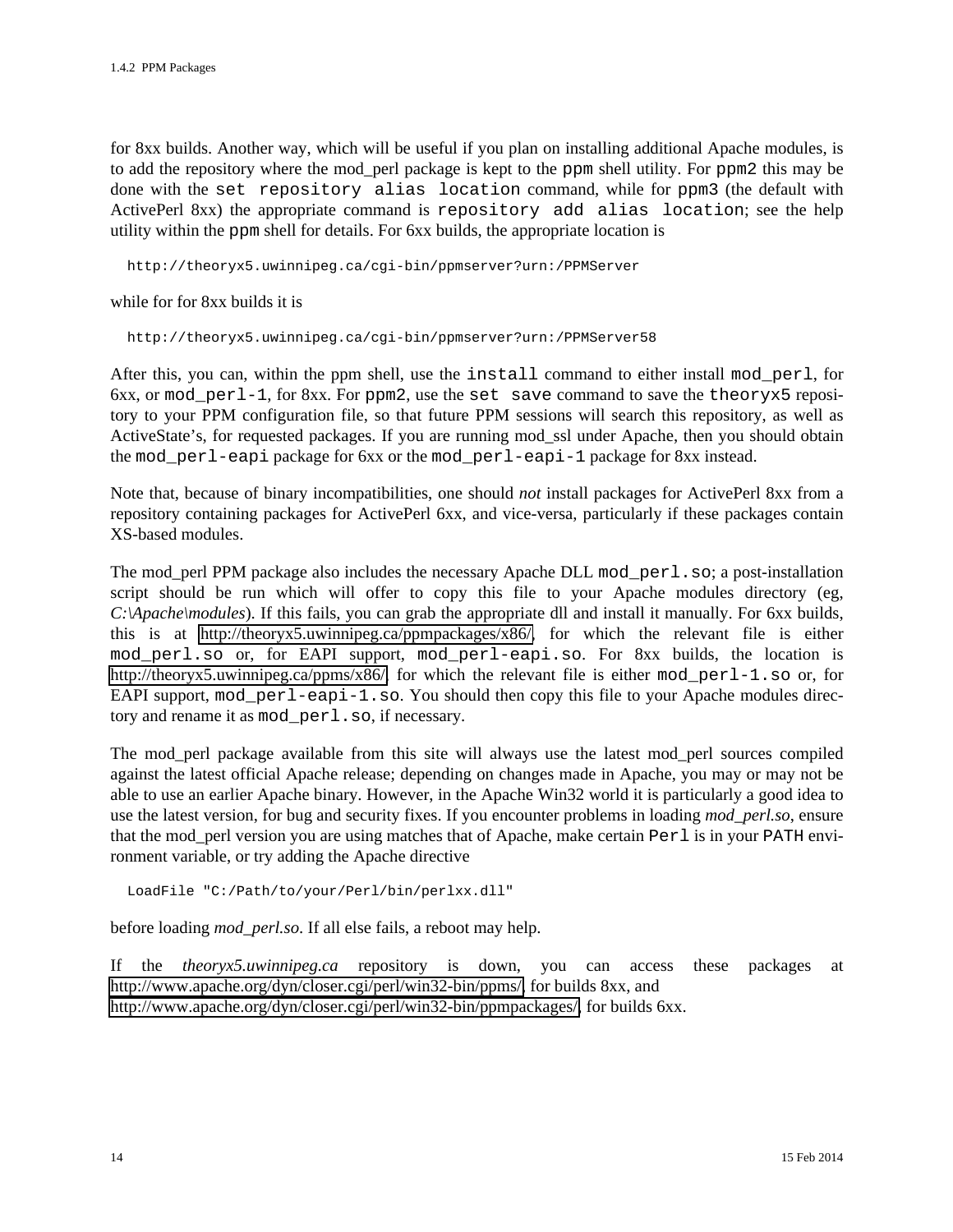### <span id="page-14-0"></span>**1.5 See Also**

The directions for configuring mod\_perl 1.0 on Win32, the mod\_perl documentation, and the FAQs for mod\_perl on Win32. Help is also available through the archives of and subscribing to the mod\_perl mailing list.

### <span id="page-14-1"></span>**1.6 Maintainers**

Maintainer is the person(s) you should contact with updates, corrections and patches.

• Randy Kobes <randy@theoryx5.uwinnipeg.ca>

### <span id="page-14-2"></span>**1.7 Authors**

● Randy Kobes <randy@theoryx5.uwinnipeg.ca>

Only the major authors are listed above. For contributors see the Changes file.